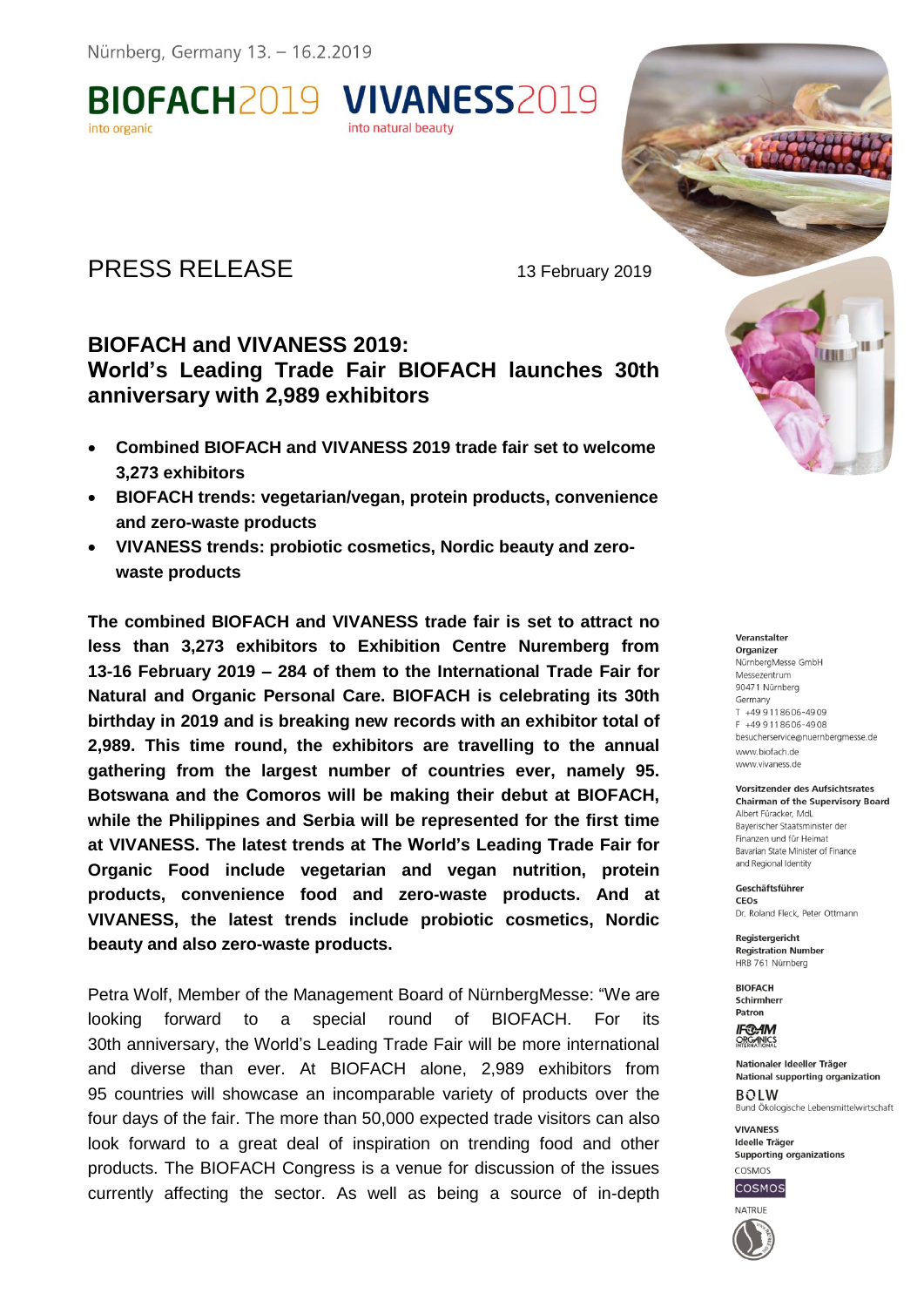Nürnberg, Germany 13. - 16.2.2019

BIOFACH2019 VIVANESS2019 into natural beauty

knowledge and information, the congress is an ideal dialogue platform and offers numerous networking opportunities. Its main theme this year is 'The organic system – healthy in a holistic approach'."

#### **BIOFACH trends: vegetarian/vegan, protein products, convenience and zero-waste products**

The trends at this year's BIOFACH include vegetarian and vegan nutrition, protein products, convenience and zero-waste products. Vegetarian and vegan products continue to be a significant trend that is also reflected at the BIOFACH Novelty Stand. Alongside traditional vegan ingredients like soy, products based on cashews, almonds or peas are also proving popular with consumers. Protein-containing foodstuffs are also very popular, whether they come in the form of oils, bars, spreads or shakes. Another sustained trend is for uncomplicated meals that are quickly prepared. Convenience products are now an integral part of the range offered by the organic segment. This notwithstanding, more and more consumers are also focusing on "external values", i.e. the product packaging. Innovative packaging, just like the "unpackaged" concepts under the category "zero-waste", is a significant issue in the sector and one that experts believe will continue to gain in importance.

Also trending are turmeric and other exotic flavours as well as kimchi, the lactic fermented vegetable typical of Korean cuisine.

#### **Creating inspiration together – start-ups meet pioneers**

BIOFACH and VIVANESS stand for organic tradition and innovation and bring together the entire sector, from pioneers and trailblazers to newcomers and start-ups. In this way, they map all the inspiring diversity of the international organic market and impress visitors every year with a wealth of new products.

This year, for example, there are 696 registered innovations waiting to be discovered at the two Novelty Stands at BIOFACH (541) and VIVANESS (155). During the event, trade visitors take part in the annual voting process to decide the winners of the Best New Product Awards at the combined trade fair.

ш **THEFT**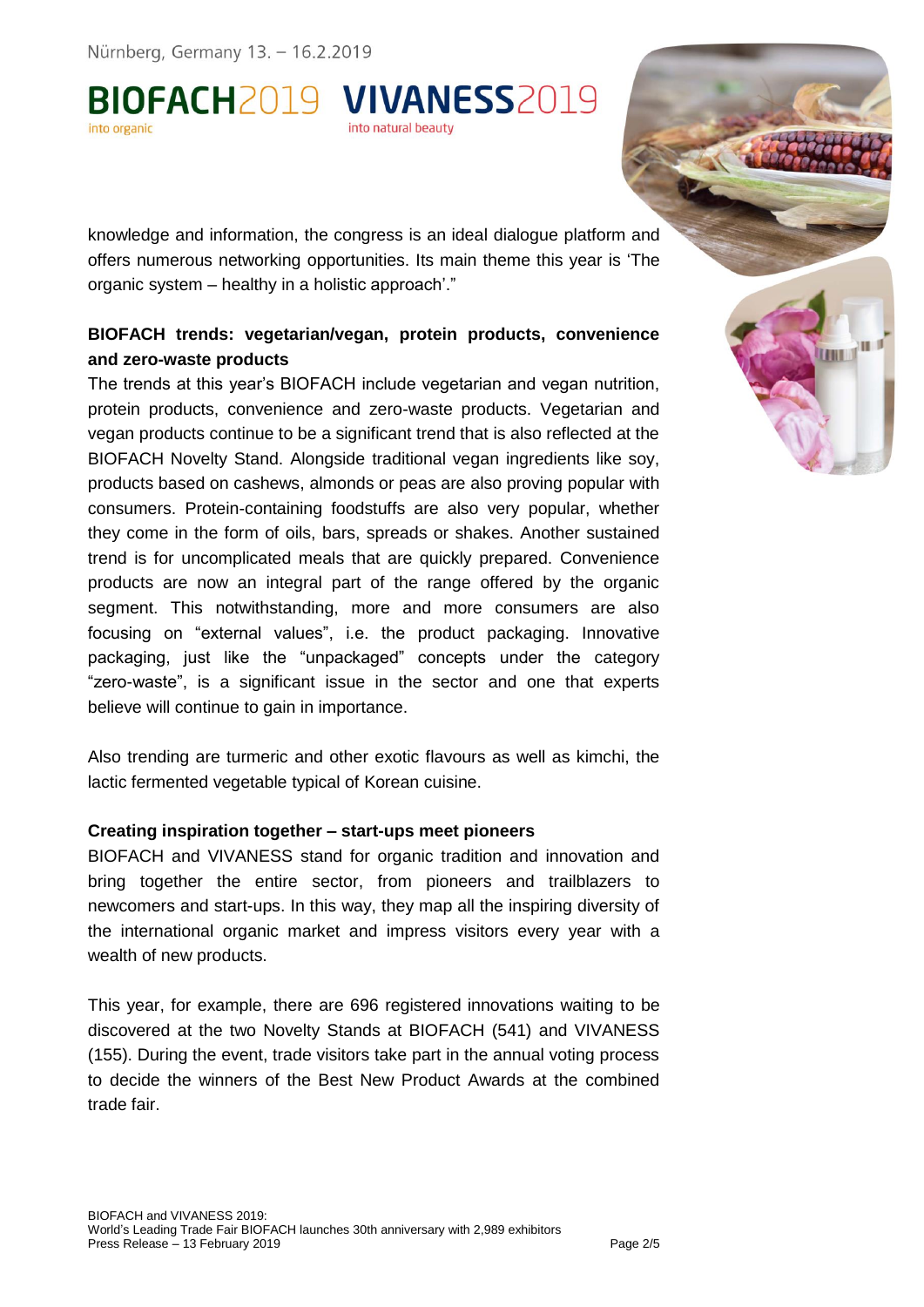Nürnberg, Germany 13. - 16.2.2019

BIOFACH2019 VIVANESS2019 into natural beauty into organic

Award ceremonies: **Best New Product Awards VIVANESS**: Friday, 15.2.2019, 13:15-14:00, Novelty Stand VIVANESS 7A-655; **Best New Product Awards BIOFACH**: Friday, 15.2.2019, 14:30-15:15, Novelty Stand BIOFACH 8-505.

25 new discoveries from the "Start-up Kitchen": At BIOFACH 2019, 25 newcomers and start-ups will present their companies at the "Innovation made in Germany" Pavilion subsidised by the German Federal Ministry for Economic Affairs and Energy. Another 10 "young innovative companies" will showcase inspiring beauty products at VIVANESS this year. At the special show Breeze, a further 24 companies will present their inspiring natural and organic cosmetic products.

#### **Vegetarian/vegan, gluten and lactose-free, raw foods, out-of-home catering and raw materials well represented**

Vegetarian and vegan products are making an impressive appearance at BIOFACH 2019, not just at the Novelty Stand and Experience the World of VEGAN. This range is one of the dynamic, constantly growing segments at the World's Leading Trade Fair for Organic Food. A total of 1,245 exhibitors (vegetarian) are presenting their offerings, while 1,345 are launching in the vegan segment. It is also worth noting the number of exhibitors specialising in gluten-free and lactose-free (1,200 and 890 respectively) products and the "Raw" segment (561). In addition, the out-of-home and mass catering segment is also gaining in importance (432 companies with a corresponding range of products). The growing number of companies from the organic raw materials sector is also quite impressive (421).

### **360° perspective on the organic sector: diverse range of organic food from all over the world**

BIOFACH showcases a very diverse range of organic food from all over the world. The VEGAN, WINE and OLIVE OIL segments have their own "Experience the World of…". As well as product presentations, each area offers tastings and a specialised supporting programme. At Experience the Worlds of WINE and OLIVE OIL, there are also prizes to be won. The finest products will receive the MUNDUS VINI BIOFACH, the international organic wine award (presentation on Thursday, 14.2.2019, 15:00, Hall 7, Stand 7-841) and the Olive Oil Award (presentation on Friday, 15.2.2019, 15:00, Hall 4, Stand 4-149).

ш **THE D**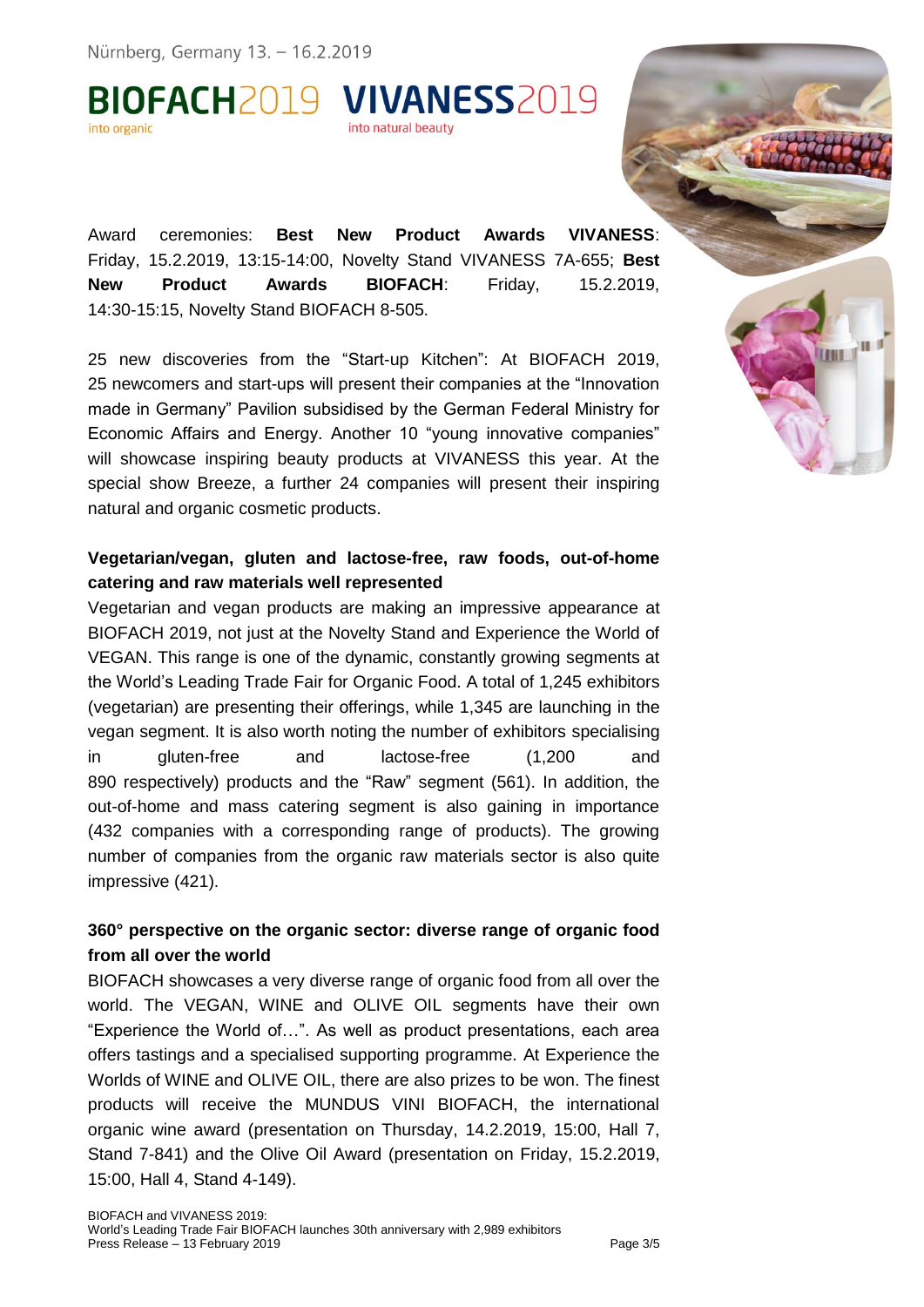BIOFACH2019 VIVANESS2019 into natural beauty

The diversity of organic products also takes centre-stage at the various BIOFACH networking hubs, which are special shows, each with a thematic focus: "Future Generation", "Fachhandelstreff", "Initiatives and NGOs" and "Organic right from the start". The special display area for organic cultivation and breeding celebrated its premiere in 2018. It has grown to 20 exhibitors in 2019 and shows the importance of this issue for the entire sector.

#### **BIOFACH and VIVANESS Congress: knowledge-sharing, networking and shaping the future**

The BIOFACH and VIVANESS Congress is the biggest international congress for the organic food and natural and organic cosmetics sectors. With 130 high-quality sessions led by high-calibre presenters in six forums, the congress invites exhibitors and visitors once again to discuss and help shape the future in 2019. The main congress topic is: "The organic system – healthy in a holistic approach." In this context, the connection between organic food and health in a holistic sense will be put under the spotlight, and so the congress will cover topics like biodiversity, soil health, clean water, robust plants, animal welfare and nutritional choices.

#### **BIOFACH and VIVANESS 2020: organic food and natural and organic cosmetics on an even bigger display area**

Once the fair is over, the next one begins. Or, even better: Once this fair is over, the next round of the combined fair begins. We already know that in 2020 both BIOFACH, the World's Leading Trade Fair for Organic Food, and VIVANESS, International Trade Fair for Natural and Organic Personal Care, will be bigger than before. Based on a growing need for space, VIVANESS is moving into the new Hall 3C (opened in 2019). BIOFACH is also expanding and moving into Halls 7A (home of VIVANESS until 2019) and 3A. Halls 3A and 3C are NürnbergMesse's most modern halls. Not only is their design technologically and logistically superlative, but they are also the architecturally unique creations of Zaha Hadid Architects.

ш **THEFT**